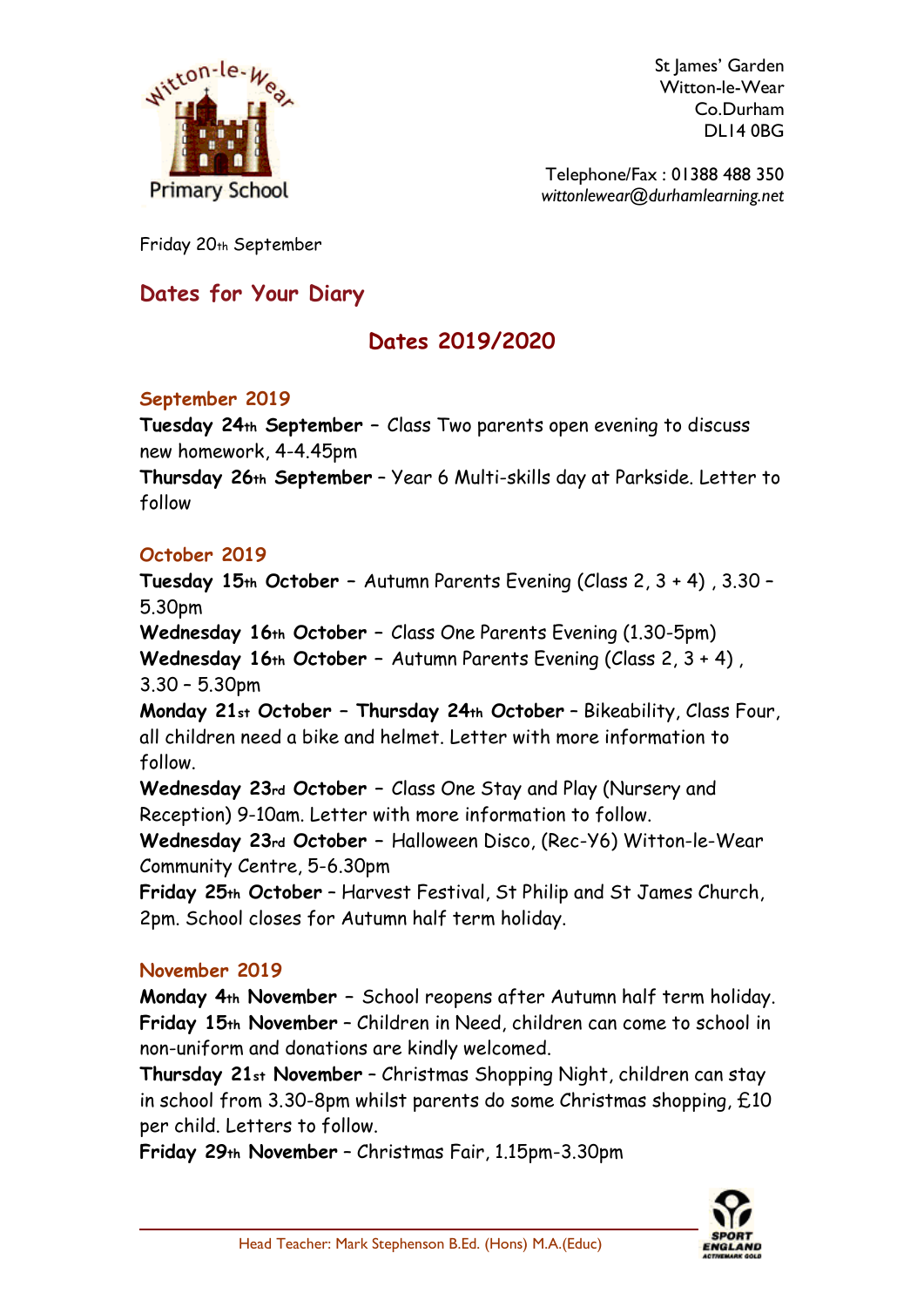

St lames' Garden Witton-le-Wear Co.Durham DL14 0BG

Telephone/Fax : 01388 488 350 *wittonlewear@durhamlearning.net*

## **December 2019**

**Wednesday 11th December –** KS1 Christmas Play, performances at 2pm and 6pm. Letters to follow.

**Thursday 12th December –** KS2 Christmas Play, performances at 2pm and 6pm. Letters to follow.

**Friday 13th December** – EYFS Christmas Nativity, 9.30am. Letters to follow.

**Tuesday 17th December –** School Christmas Dinner. Letters to follow for children who usually have packed lunches.

**Tuesday 17th December –** EYFS Tinsel Toddle, 2-3pm. Letter with more information to follow.

**Wednesday 18th December** – School Christmas Party, 1-3.15pm. Children can come to school in party clothes. Letter with more information to follow.

**Thursday 19th December** – Christmas PJ and Film Afternoon **Friday 20th December** – Christmas Carol Service, Witton-le-Wear Methodist Chapel, 2-3.15pm

**Friday 20th December** – School closes for Christmas holiday.

## **January 2020**

**Monday 6th January –** INSET day **Tuesday 7th January –** School reopens for Spring term.

## **February 2020**

**Tuesday 11th February –** Safer Internet Day 2020 **Friday 14th February –** School closes for Spring half term holiday. **Monday 24th February** – School reopens after Spring half term holiday

## **March 2020**

**Monday 2nd March –** British Science Week **Thursday 5th March** – World Book Day **Monday 9th March** – Sport Relief Week **Wednesday 18th March** – Friday 20th March – Robin Wood residential for Class four **Monday 23rd March** – Down Syndrome Awareness Day